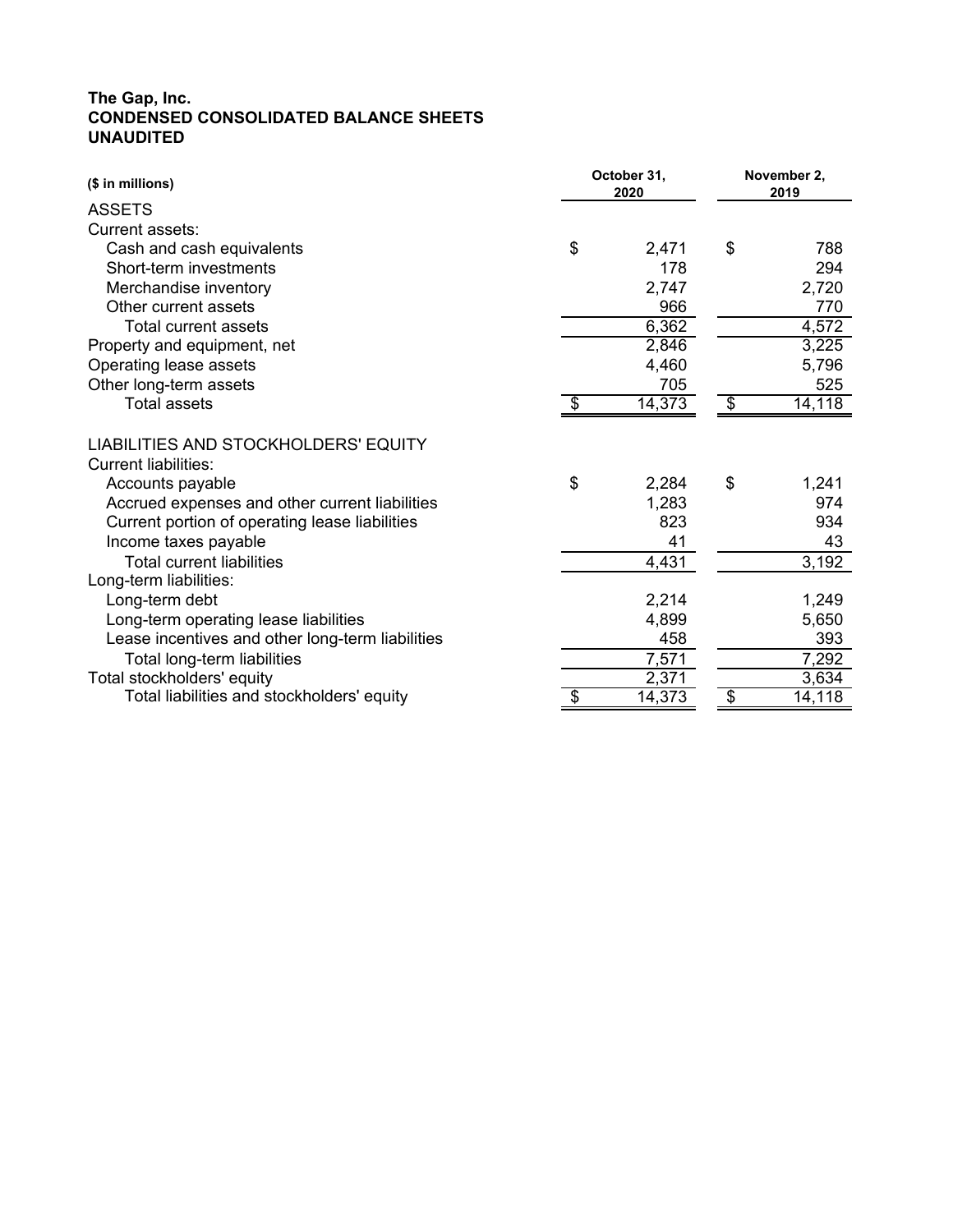#### **The Gap, Inc. CONDENSED CONSOLIDATED STATEMENTS OF OPERATIONS UNAUDITED**

|                                                      | 13 Weeks Ended      |       |                     |       | 39 Weeks Ended      |          |                     |        |
|------------------------------------------------------|---------------------|-------|---------------------|-------|---------------------|----------|---------------------|--------|
| (\$ and shares in millions except per share amounts) | October 31,<br>2020 |       | November 2,<br>2019 |       | October 31,<br>2020 |          | November 2,<br>2019 |        |
| Net sales                                            | \$                  | 3,994 | \$                  | 3,998 | \$                  | 9,376    | \$                  | 11,709 |
| Cost of goods sold and occupancy expenses            |                     | 2,374 |                     | 2,439 |                     | 6,339    |                     | 7,250  |
| Gross profit                                         |                     | 1,620 |                     | 1,559 |                     | 3,037    |                     | 4,459  |
| Operating expenses                                   |                     | 1,445 |                     | 1,338 |                     | 4,033    |                     | 3,640  |
| Operating income (loss)                              |                     | 175   |                     | 221   |                     | (996)    |                     | 819    |
| Loss on extinguishment of debt                       |                     |       |                     |       |                     | 58       |                     |        |
| Interest, net                                        |                     | 54    |                     | 12    |                     | 125      |                     | 37     |
| Income (loss) before income taxes                    |                     | 121   |                     | 209   |                     | (1, 179) |                     | 782    |
| Income taxes                                         |                     | 26    |                     | 69    |                     | (280)    |                     | 247    |
| Net income (loss)                                    |                     | 95    |                     | 140   |                     | (899)    |                     | 535    |
| Weighted-average number of shares - basic            |                     | 374   |                     | 375   |                     | 373      |                     | 377    |
| Weighted-average number of shares - diluted          |                     | 380   |                     | 376   |                     | 373      |                     | 379    |
| Earnings (loss) per share - basic                    | \$                  | 0.25  | \$                  | 0.37  | \$                  | (2.41)   | S                   | 1.42   |
| Earnings (loss) per share - diluted                  | \$                  | 0.25  | \$                  | 0.37  | \$                  | (2.41)   |                     | 1.41   |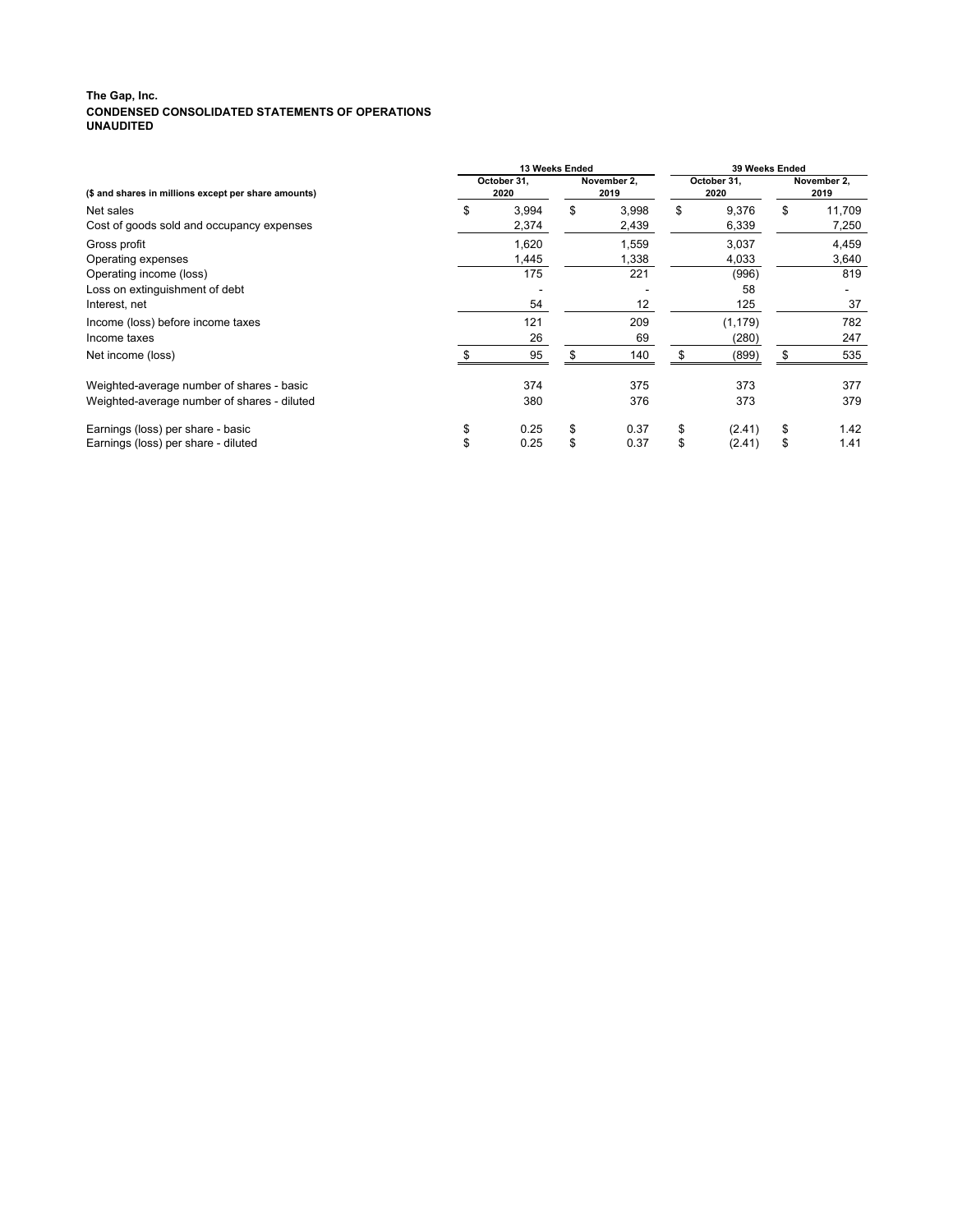#### **The Gap, Inc. CONDENSED CONSOLIDATED STATEMENTS OF CASH FLOWS UNAUDITED**

 $\mathcal{L}$  , we have the set of the set of the set of the set of the set of the set of the set of the set of the set of the set of the set of the set of the set of the set of the set of the set of the set of the set of the

|                                                                                             | 39 Weeks Ended |                |             |              |  |  |
|---------------------------------------------------------------------------------------------|----------------|----------------|-------------|--------------|--|--|
| (\$ in millions)                                                                            |                | October 31,    | November 2, |              |  |  |
|                                                                                             |                | 2020 (a)       | 2019 (a)    |              |  |  |
| Cash flows from operating activities:<br>Net income (loss)                                  | \$             | (899)          | \$          | 535          |  |  |
| Depreciation and amortization                                                               |                | 381            |             | 417          |  |  |
|                                                                                             |                | 361            |             | $\mathbf{1}$ |  |  |
| Impairment of operating lease assets<br>Impairment of store assets                          |                | 127            |             | 9            |  |  |
|                                                                                             |                | 58             |             |              |  |  |
| Loss on extinguishment of debt                                                              |                |                |             |              |  |  |
| Gain on sale of building                                                                    |                | (590)          |             | (191)        |  |  |
| Change in merchandise inventory<br>Change in accounts payable                               |                | 1,120          |             | (559)<br>129 |  |  |
|                                                                                             |                |                |             |              |  |  |
| Other, net                                                                                  |                | (159)          |             | 187          |  |  |
| Net cash provided by operating activities                                                   |                | 399            |             | 528          |  |  |
| Cash flows from investing activities:                                                       |                |                |             |              |  |  |
| Purchases of property and equipment                                                         |                | (288)          |             | (523)        |  |  |
| Purchase of building                                                                        |                |                |             | (343)        |  |  |
| Proceeds from sale of building                                                              |                |                |             | 220          |  |  |
| Purchases of short-term investments                                                         |                | (237)          |             | (235)        |  |  |
| Proceeds from sales and maturities of short-term investments                                |                | 348            |             | 231          |  |  |
| Purchase of Janie and Jack                                                                  |                |                |             | (69)         |  |  |
| Other                                                                                       |                | $\overline{2}$ |             |              |  |  |
| Net cash used for investing activities                                                      |                | (175)          |             | (719)        |  |  |
| Cash flows from financing activities:                                                       |                |                |             |              |  |  |
| Proceeds from revolving credit facility                                                     |                | 500            |             |              |  |  |
| Payments for revolving credit facility                                                      |                | (500)          |             |              |  |  |
| Proceeds from issuance of long-term debt                                                    |                | 2,250          |             |              |  |  |
| Payments to extinguish debt                                                                 |                | (1, 307)       |             |              |  |  |
| Payments for debt issuance costs                                                            |                | (61)           |             |              |  |  |
| Proceeds from issuances under share-based compensation plans                                |                | 16             |             | 22           |  |  |
| Withholding tax payments related to vesting of stock units                                  |                | (8)            |             | (21)         |  |  |
| Repurchases of common stock                                                                 |                |                |             | (150)        |  |  |
| Cash dividends paid                                                                         |                |                |             | (274)        |  |  |
| Net cash provided by (used for) financing activities                                        |                | 890            |             | (423)        |  |  |
| Effect of foreign exchange rate fluctuations on cash, cash equivalents, and restricted cash |                | 4              |             |              |  |  |
| Net increase (decrease) in cash, cash equivalents, and restricted cash                      |                | 1,118          |             | (614)        |  |  |
| Cash, cash equivalents, and restricted cash at beginning of period                          |                | 1,381          |             | 1,420        |  |  |
| Cash, cash equivalents, and restricted cash at end of period                                | \$             | 2,499          | \$          | 806          |  |  |
|                                                                                             |                |                |             |              |  |  |

<sup>(</sup>a) For the thirty-nine weeks ended October 31, 2020 and November 2, 2019, total cash, cash equivalents, and restricted cash includes \$28 million and \$18 million, respectively, of restricted cash recorded in other current assets and other long-term assets on the Condensed Consolidated Balance Sheets.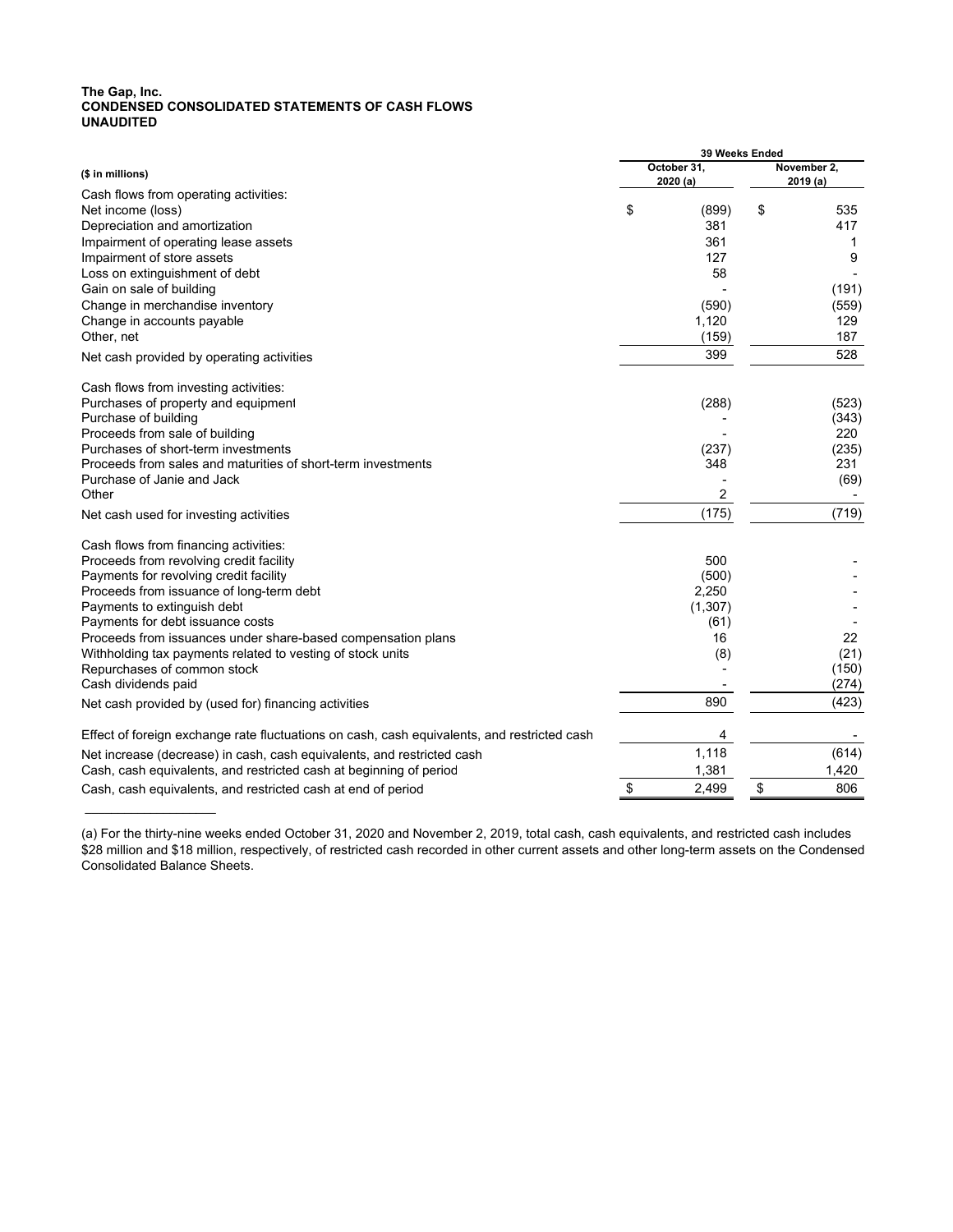### **The Gap, Inc. NON-GAAP FINANCIAL MEASURES UNAUDITED**

## **FREE CASH FLOW**

 $\_$ 

Free cash flow is a non-GAAP financial measure. We believe free cash flow is an important metric because it represents a measure of how much cash a company has available for discretionary and non-discretionary items after the deduction of capital expenditures as we require regular capital expenditures to build and maintain stores and purchase new equipment to improve our business and infrastructure. We use this metric internally, as we believe our sustained ability to generate free cash flow is an important driver of value creation. However, this non-GAAP financial measure is not intended to supersede or replace our GAAP results.

|                                               | 39 Weeks Ended      |       |                     |       |  |  |
|-----------------------------------------------|---------------------|-------|---------------------|-------|--|--|
| (\$ in millions)                              | October 31,<br>2020 |       | November 2,<br>2019 |       |  |  |
| Net cash provided by operating activities     |                     | 399   |                     | 528   |  |  |
| Less: Purchases of property and equipment (a) |                     | (288) |                     | (523) |  |  |
| Free cash flow                                |                     | 111   |                     |       |  |  |

(a) Excludes purchase of building in the first quarter of fiscal 2019.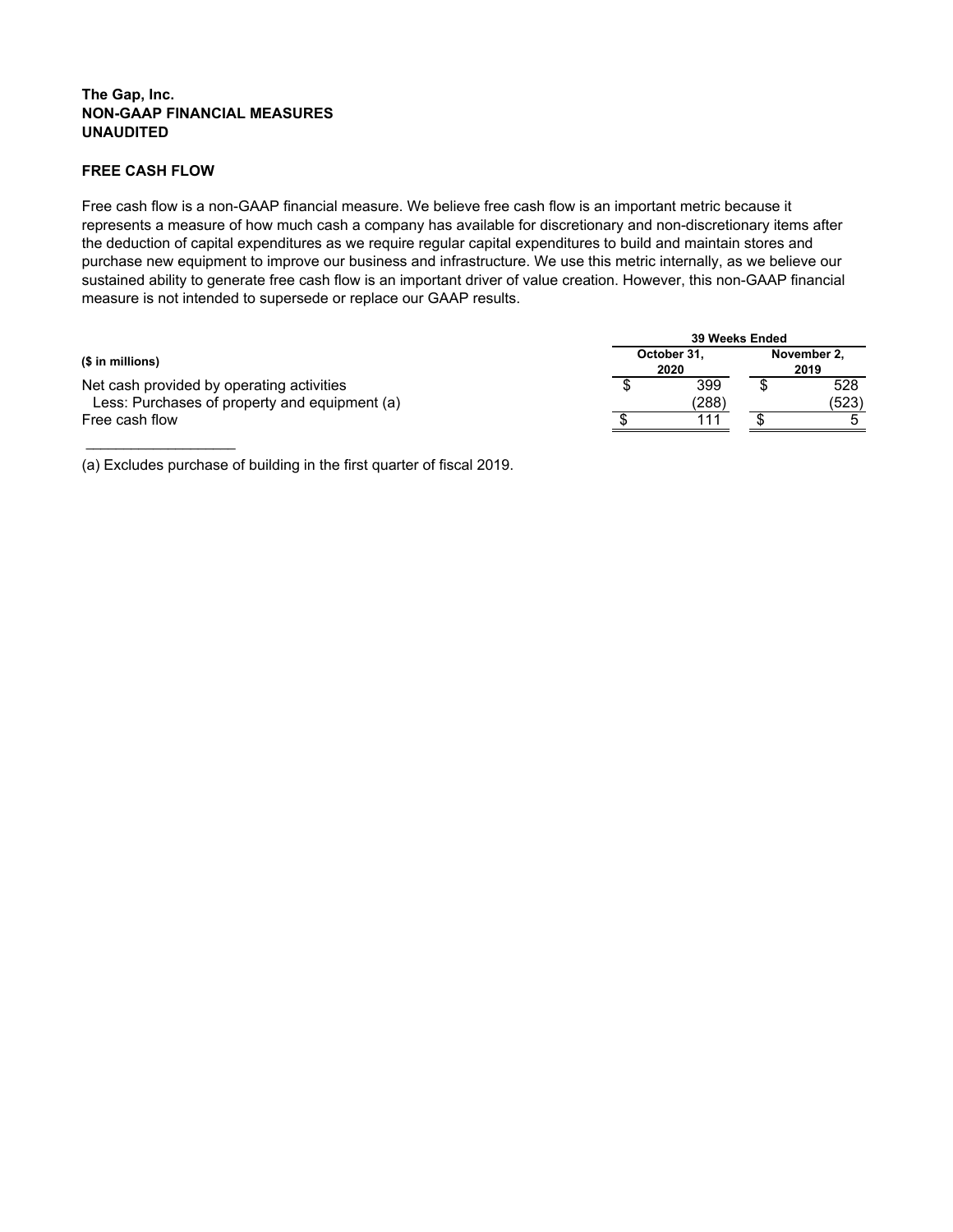# **The Gap, Inc. NET SALES RESULTS UNAUDITED**

The following table details the Company's third quarter net sales (unaudited):

#### **(\$ in millions)**

| $\phi$ in minions)              | Old Navy        |                   | <b>Banana</b>              |           |             |
|---------------------------------|-----------------|-------------------|----------------------------|-----------|-------------|
| 13 Weeks Ended October 31, 2020 | Global          | <b>Gap Global</b> | <b>Republic Global</b>     | Other (3) | Total       |
| U.S. (1)                        | \$<br>2,034     | \$<br>611         | \$<br>323                  | \$<br>370 | \$<br>3,338 |
| Canada                          | 193             | 86                | 39                         | 3         | 321         |
| Europe                          |                 | 115               | 3                          |           | 118         |
| Asia                            |                 | 169               | 18                         |           | 188         |
| Other regions                   | 14              | 12                | 3                          |           | 29          |
| Total                           | 2,242           | \$<br>993         | \$<br>386                  | \$<br>373 | \$<br>3,994 |
| (\$ in millions)                | <b>Old Navy</b> |                   | <b>Banana</b>              |           |             |
| 13 Weeks Ended November 2, 2019 | Global          | <b>Gap Global</b> | <b>Republic Global (2)</b> | Other (4) | Total       |
| U.S. (1)                        | \$<br>1,769     | \$<br>689         | \$<br>532                  | \$<br>274 | \$<br>3,264 |
| Canada                          | 151             | 97                | 55                         |           | 304         |
| Europe                          |                 | 128               | 3                          |           | 131         |
| Asia                            | 9               | 220               | 21                         |           | 250         |
| Other regions                   | 18              | 24                |                            |           | 49          |
| Total                           | 1,947           | \$<br>1,158       | \$<br>618                  | \$<br>275 | \$<br>3,998 |

(1) U.S. includes the United States, Puerto Rico, and Guam.

(2) Banana Republic Global fiscal year 2019 net sales include the Janie and Jack brand.

(3) Primarily consists of net sales for the Athleta, Intermix, and Hill City brands. Beginning in fiscal year 2020, Janie and Jack net sales are also included. Net sales for Athleta for the thirteen weeks ended October 31, 2020 were \$292 million.

(4) Primarily consists of net sales for the Athleta, Intermix, and Hill City brands as well as a portion of income related to our credit card agreement. Net sales for Athleta for the thirteen weeks ended November 2, 2019 were \$216 million.